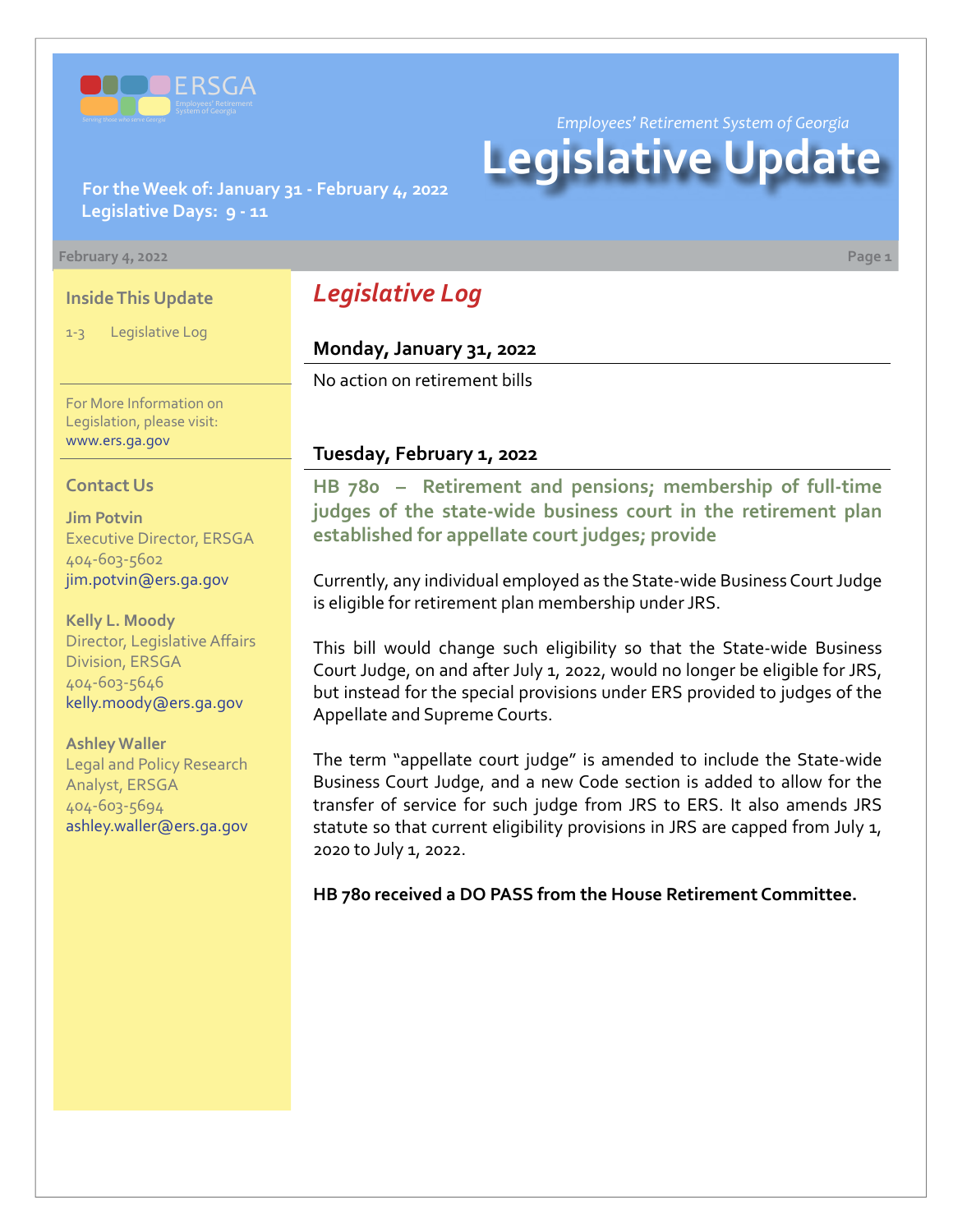# *Legislative Log (continued)*

# **Wednesday, February 2, 2022**

**[SB 343](https://www.legis.ga.gov/legislation/61176) – [Retirement; prohibition of granting postretirement benefit adjustments to any](https://www.legis.ga.gov/legislation/61176)  individual who became a member on or after July 1, 2009; remove**

This bill contains several provisions, which are listed out below:

**Section 1** – Removes current COLA prohibition for all individuals who become ERS members on or after July 1, 2009, but states that such members would not be eligible for any COLAs granted prior to July 1, 2022, and only eligible for those granted on or after such date.

**Section 2** – Specifies that employers shall contribute amounts relating to creditable service for forfeited leave only for retirements that become effective prior to July 1, 2022.

• All forfeited leave payments for future retirements beyond such date would be factored into actuarial assumptions for ERS and paid as part of the ADEC.

## **Section 3 – Updates 401(k) employer matching structure for GSEPS members of ERS.**

- Employers would match employee contributions on a one-for-one basis up to a maximum of five percent of the employee's pay.
- GSEPS members with more than five years of creditable service and who contribute five percent to their 401(k) would receive an additional 0.5 percent employer match for each year of service that exceeds five years.
- The additional employer matching contribution would be capped after 13 years of service, which is equivalent to a maximum employer contribution of nine percent.

**Section 4** – Removes current COLA prohibition for all individuals who become LRS members on or after July 1, 2009, but states that such members would not be eligible for any COLAs granted prior to July 1, 2022, and only eligible for those granted on or after such date.

**Section 5** – Removes current COLA prohibition for all individuals who become JRS members on or after July 1, 2009, but states that such members would not be eligible for any COLAs granted prior to July 1, 2022, and only eligible for those granted on or after such date.

### **SB 343 receieved a DO PASS from the Senate Retirement Committee.**